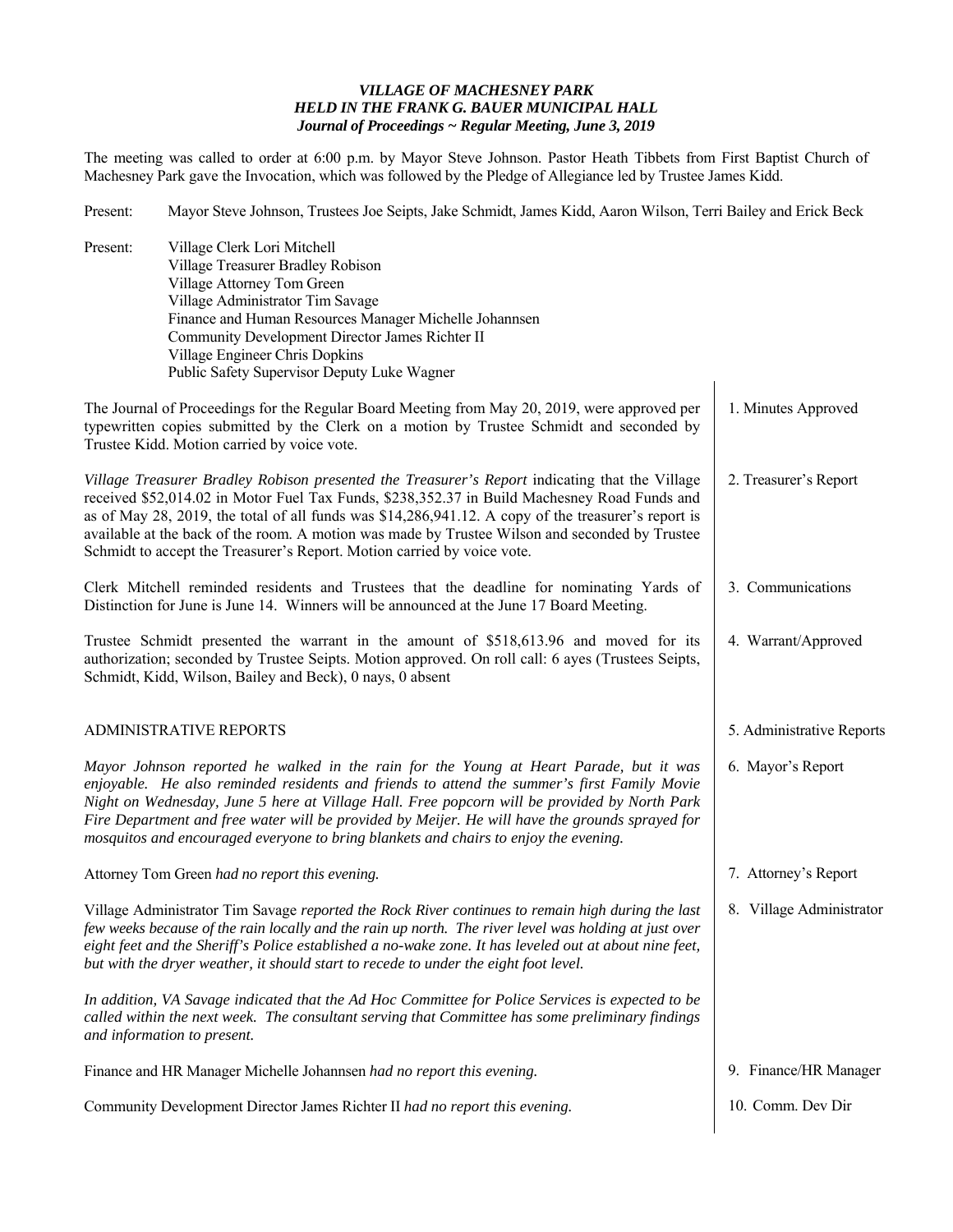| Journal of Proceedings<br>June 3, 2019<br>Page Two                                                                                                                                                                                                                                                                                                                                                                                                                                                                                                                                                                                                                                                                                                                                                                                                                                                                                                                                                                                                                                                                                                                                                                                                            |                                                                                                                                                                                                     |
|---------------------------------------------------------------------------------------------------------------------------------------------------------------------------------------------------------------------------------------------------------------------------------------------------------------------------------------------------------------------------------------------------------------------------------------------------------------------------------------------------------------------------------------------------------------------------------------------------------------------------------------------------------------------------------------------------------------------------------------------------------------------------------------------------------------------------------------------------------------------------------------------------------------------------------------------------------------------------------------------------------------------------------------------------------------------------------------------------------------------------------------------------------------------------------------------------------------------------------------------------------------|-----------------------------------------------------------------------------------------------------------------------------------------------------------------------------------------------------|
| Public Works Superintendent Chad Hunter left no report this evening in his absence.                                                                                                                                                                                                                                                                                                                                                                                                                                                                                                                                                                                                                                                                                                                                                                                                                                                                                                                                                                                                                                                                                                                                                                           | 11. Public Works Supt.                                                                                                                                                                              |
| Village Engineer Chris Dopkins reported the contractors have been gearing up to begin the<br>construction on Burden Road and Gregory Drive. He noted that they did begin Gregory Drive<br>today and it appears that they will begin Burden Road at the end of next week once some of the<br>underground improvements on Gregory Drive are taken care of. They are going to coordinate<br>back and forth between both projects.                                                                                                                                                                                                                                                                                                                                                                                                                                                                                                                                                                                                                                                                                                                                                                                                                                | 12. Village Engineer                                                                                                                                                                                |
| Additionally, there are currently two projects out for public bid letting, the 2019 Resurfacing<br>Project and the Public Works Building. He expects to award the contracts on June 17.                                                                                                                                                                                                                                                                                                                                                                                                                                                                                                                                                                                                                                                                                                                                                                                                                                                                                                                                                                                                                                                                       |                                                                                                                                                                                                     |
| Winnebago County Sheriff's Deputy Luke Wagner had no report this evening.                                                                                                                                                                                                                                                                                                                                                                                                                                                                                                                                                                                                                                                                                                                                                                                                                                                                                                                                                                                                                                                                                                                                                                                     | 13. Pub Safety Supervisor                                                                                                                                                                           |
| <b>COMMITTEE AND TRUSTEE REPORTS</b>                                                                                                                                                                                                                                                                                                                                                                                                                                                                                                                                                                                                                                                                                                                                                                                                                                                                                                                                                                                                                                                                                                                                                                                                                          | 14. Committee Reports                                                                                                                                                                               |
| District #1 Trustee Seipts, Administration and Finance Committee Vice-Chair had no report.                                                                                                                                                                                                                                                                                                                                                                                                                                                                                                                                                                                                                                                                                                                                                                                                                                                                                                                                                                                                                                                                                                                                                                    | 15. District #1 Report                                                                                                                                                                              |
| District #2 Trustee Schmidt, Administration and Finance Chair reported the A&F Committee met<br>this evening and approved the warrant along with one resolution which will go to the June 17<br>Board Meeting with a positive recommendation.                                                                                                                                                                                                                                                                                                                                                                                                                                                                                                                                                                                                                                                                                                                                                                                                                                                                                                                                                                                                                 | 16. District #2 Report                                                                                                                                                                              |
| District #3 Trustee Kidd, Planning and Economic Development Vice-Chair had no report this<br>evening.                                                                                                                                                                                                                                                                                                                                                                                                                                                                                                                                                                                                                                                                                                                                                                                                                                                                                                                                                                                                                                                                                                                                                         | 17. District #3 Report                                                                                                                                                                              |
| District #4 Trustee Wilson, Planning and Economic Development Chair, reported the Planning<br>and Economic Development Committee met this evening and recommended approval for seven<br>ordinances, two are on tonight's agenda and five will be on the June 17 Board Agenda.                                                                                                                                                                                                                                                                                                                                                                                                                                                                                                                                                                                                                                                                                                                                                                                                                                                                                                                                                                                 | 18. District #4 Report                                                                                                                                                                              |
| District #5 Trustee Bailey, Public Improvements and Safety Vice-Chair, had no report this<br>evening.                                                                                                                                                                                                                                                                                                                                                                                                                                                                                                                                                                                                                                                                                                                                                                                                                                                                                                                                                                                                                                                                                                                                                         | 19. District #5 Report                                                                                                                                                                              |
| District #6 Trustee Beck, Public Improvements and Chair, had no report this evening.                                                                                                                                                                                                                                                                                                                                                                                                                                                                                                                                                                                                                                                                                                                                                                                                                                                                                                                                                                                                                                                                                                                                                                          | 20. District #6 Report                                                                                                                                                                              |
| CONSENT AGENDA - Mayor Johnson noted that the next item is the Consent Agenda. He asked<br>Staff to introduce all items to be considered under the Consent Agenda.                                                                                                                                                                                                                                                                                                                                                                                                                                                                                                                                                                                                                                                                                                                                                                                                                                                                                                                                                                                                                                                                                            | 21. Consent Agenda                                                                                                                                                                                  |
| Finance and Human Resource Manager, Michelle Johannsen, presented the items as follows:<br>A. Ordinance 22-19, Granting a Special Use Permit for a School in the Commercial General<br>District, at 8702 N. Second Street, Unit D, Final Reading<br>B. Ordinance 23-19, Granting a Zoning Map Amendment from the Commercial General District<br>to the Light Industrial District at 10253 N. Second Street, Final Reading<br>C. Ordinance 35-19, Amending the Village Code of Ordinances, Chapter 7, Establishing<br>Authorized Signers to Sign Checks and Maintain Village Bank Accounts, Final Reading<br>D. Ordinance 36-19, Approving the Purchase of 26 Liberty Blvd., for \$10,000, Final Reading<br>E. Ordinance 24-19, Granting a Zoning Map Amendment from the Single Family Residential R1<br>District to a Two-Family Residential R2 District at 8782 Victory Lane, First Reading<br>F. Ordinance 25-19, Granting a Special Use Permit for Residential Planned Unit Development,<br>8782 Victory Lane, First Reading<br>G. Resolution 30-R-19, Authorizing a Driveway Variance for 6409 Corina's Curve<br>H. Resolution 37-R-19, Authorizing a Redevelopment Agreement with Robust Entertainment for<br>a Trampoline Park at 8710 N. Second Street | Ord 22-19/Final/Passed<br>Ord 23-19/ Final/Passed<br>Ord 35-19/ Final/Passed<br>Ord 36-19/ Final/Passed<br>Ord 24-19/1st/Passed<br>Ord 25-19/1st/Passed<br>Res 30-R-19 Passed<br>Res 37-R-19/Passed |